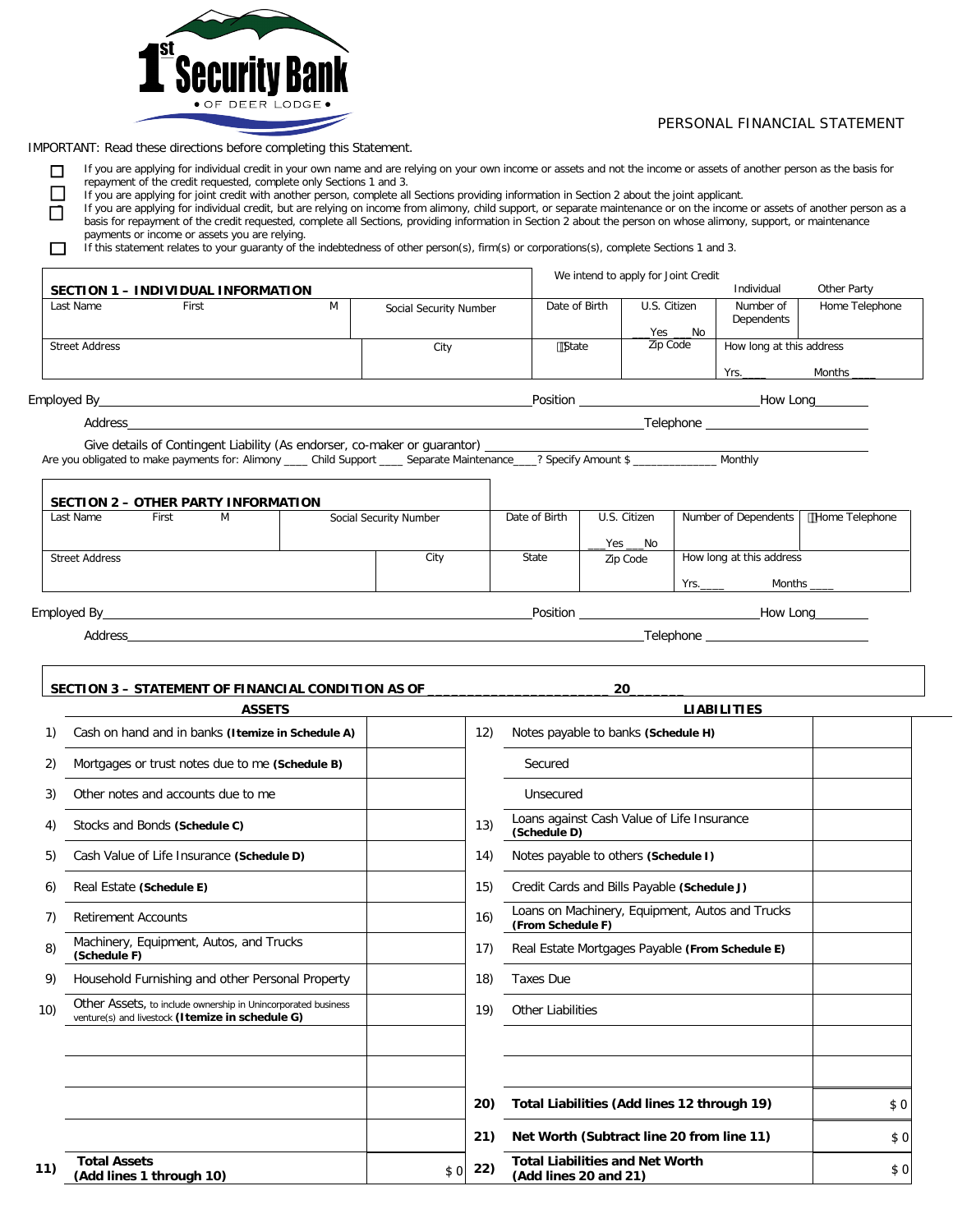\*Notice: Other Income (Alimony, child support, or separate maintenance income need not be revealed if you do not wish to have it considered as a basis for repaying this obligation).

| Annual Income:              | <b>INDIVIDUAL</b> | OTHER PARTY |
|-----------------------------|-------------------|-------------|
| Salary -------------------- |                   |             |
| Bonus & Commissions--       |                   |             |
| Interest & Dividends----    |                   |             |
| Rental Income-----------    |                   |             |
| * Other Income---------     |                   |             |
| Total Income-----           | \$0               | \$0         |

Other Income: Alimony, Child Support, separate maintenance received under:

court order □ written agreement

□ oral understanding

| (Answer "Yes" or "No")             | <b>INDIVIDUAL</b> | OTHER PARTY |
|------------------------------------|-------------------|-------------|
|                                    |                   |             |
| Are you a defendant in any suits   |                   |             |
| or legal action? ---------         |                   |             |
| Are there any judgments            |                   |             |
| unsatisfied against you? --------- |                   |             |
| Have you been through              |                   |             |
| bankruptcy or made settlement      |                   |             |
| with creditors within the last 7   |                   |             |
| vears? ------------------------    |                   |             |
| Are there any claims for prior     |                   |             |
| years' Federal or State Income     |                   |             |
| Taxes against you?-                |                   |             |

### **SCHEDULE (A) CASH IN BANKS**

| NAME OF BANK | TYPE OF ACCOUNT | ACCOUNT NUMBER | BALANCE |
|--------------|-----------------|----------------|---------|
|              |                 |                |         |
|              |                 |                |         |
|              |                 |                |         |
|              |                 |                |         |

## **SCHEDULE (B) MORTGAGES OR TRUST NOTES DUE TO ME**

| ADDRESS OF PROPERTY | MAKER | DATE ACQUIRED | ORIGINAL BALANCE | PRESENT BALANCE | <b>TERMS OF</b><br>REPAYMENT |
|---------------------|-------|---------------|------------------|-----------------|------------------------------|
|                     |       |               |                  |                 |                              |
|                     |       |               |                  |                 |                              |
|                     |       |               |                  |                 |                              |
|                     |       |               |                  |                 |                              |

# **SCHEDULE (C) STOCKS AND BONDS OWNED**

| please provide complete list, attach addendum if necessary |                 |                                                    |                     |                                                     |  |  |  |
|------------------------------------------------------------|-----------------|----------------------------------------------------|---------------------|-----------------------------------------------------|--|--|--|
| NUMBER OF SHARES (STOCKS)<br>FACE VALUE (BONDS)            | NAME OF COMPANY | <b>EXCHANGE</b><br>LISTED ON<br>(note if unlisted) | <b>MARKET VALUE</b> | AMOUNT PLEDGED OR ON<br>MARGIN (INCLUDE ON LINE 19) |  |  |  |
|                                                            |                 |                                                    |                     |                                                     |  |  |  |
|                                                            |                 |                                                    |                     |                                                     |  |  |  |
|                                                            |                 |                                                    |                     |                                                     |  |  |  |
|                                                            |                 |                                                    |                     |                                                     |  |  |  |
|                                                            |                 |                                                    |                     |                                                     |  |  |  |
|                                                            |                 |                                                    |                     |                                                     |  |  |  |

## **SCHEDULE (D) LIFE INSURANCE CARRIED, INCLUDING N.S.L.I. AND GROUP INSURANCE**

| NAME OF INSURANCE COMPANY | OWNER OF POLICY | BENEFICIARY | <b>FACE AMOUNT</b> | POLICY LOANS | CASH SURRENDER<br><b>VALUE</b> |
|---------------------------|-----------------|-------------|--------------------|--------------|--------------------------------|
|                           |                 |             |                    |              |                                |
|                           |                 |             |                    |              |                                |
|                           |                 |             |                    |              |                                |
|                           |                 |             |                    |              |                                |